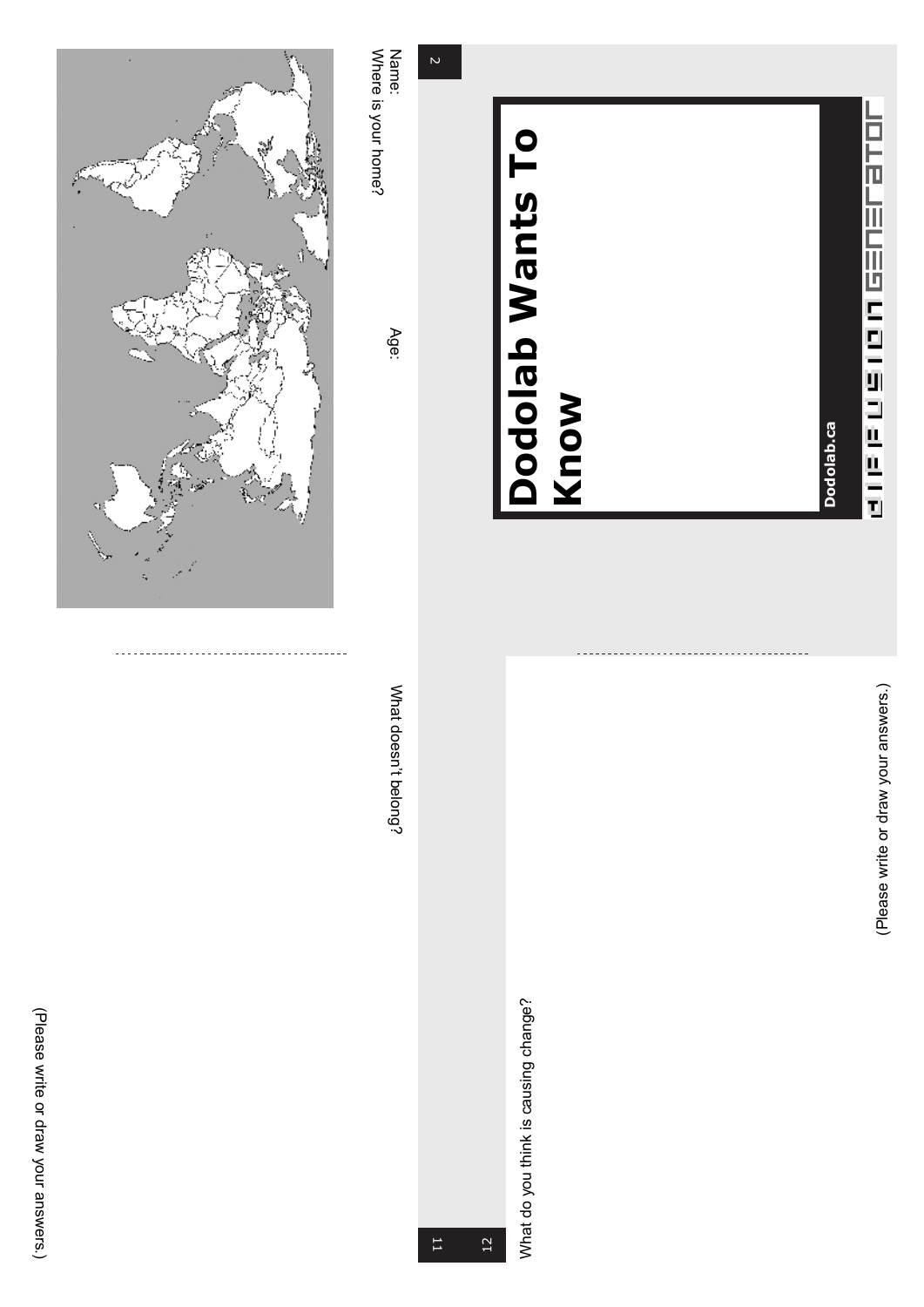



 $\overline{4}$  $\frac{1}{4}$ m

≲ hat is missing?



Please return this booklet to a DodoLab representative. We'd like<br>K to save your answers and we<br>W publish your booklet online as well. ≶<br>® promise ಕ return<br>E ነ<br>የ original ಕ you if you wist.

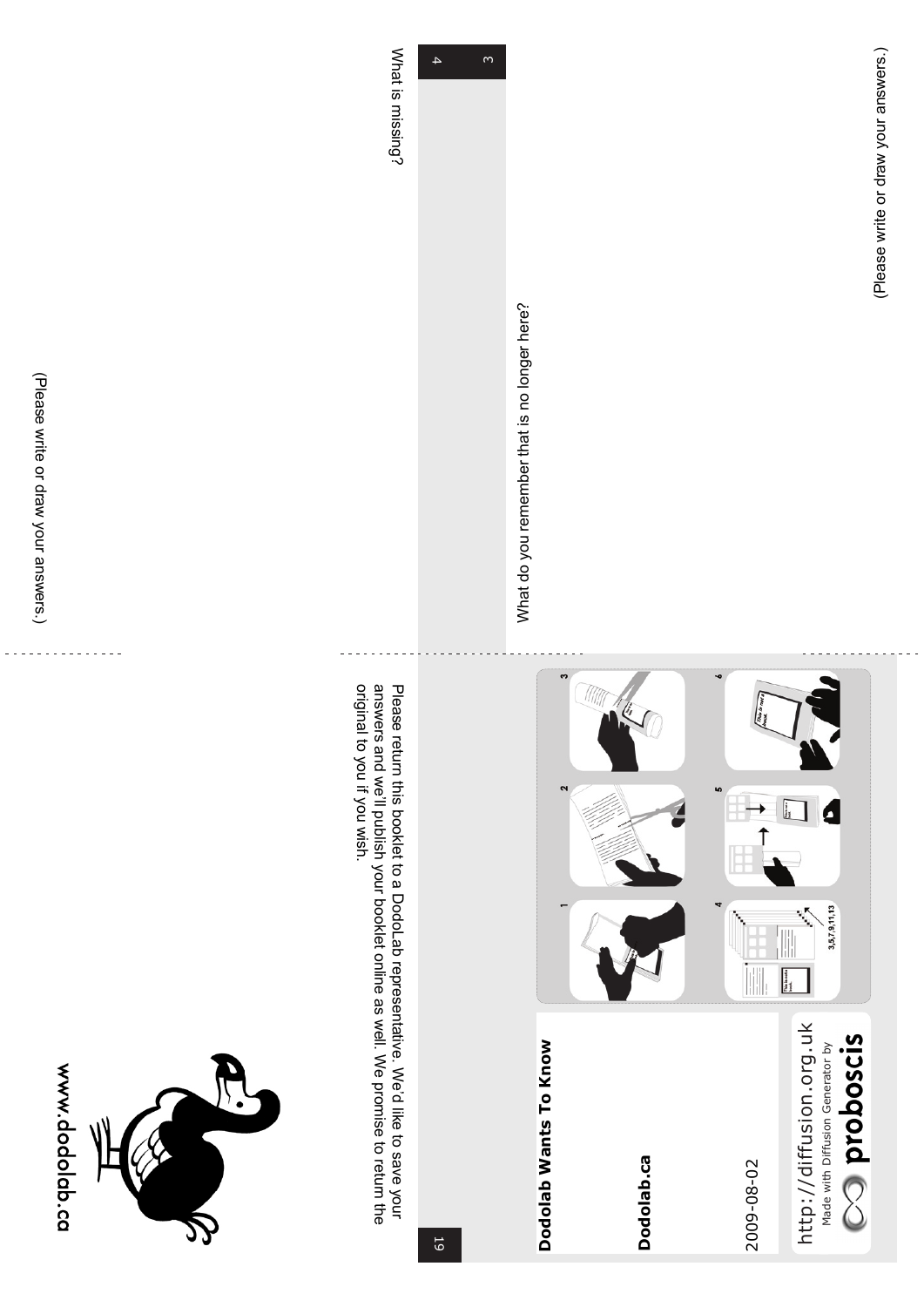| ś<br>؛                        |
|-------------------------------|
| -<br>?                        |
| $\overline{\phantom{a}}$<br>1 |
| i                             |
| î                             |
| s<br>S                        |
|                               |

(Please ≫rite or draw your answers.)

> $\mathbb{R}^2$  $\overline{a}$

 $\omega$  is a constant

| What do you think is causing change? | $\mathsf{L}\Omega$<br>$\sigma$ | What doesn't belong?<br>÷  | (Please write or draw your answers.) |
|--------------------------------------|--------------------------------|----------------------------|--------------------------------------|
| What do you think is causing change? | $\mathbb{I}^7$<br>$^{18}$      | What would you bring back? | (Please write or draw your answers.) |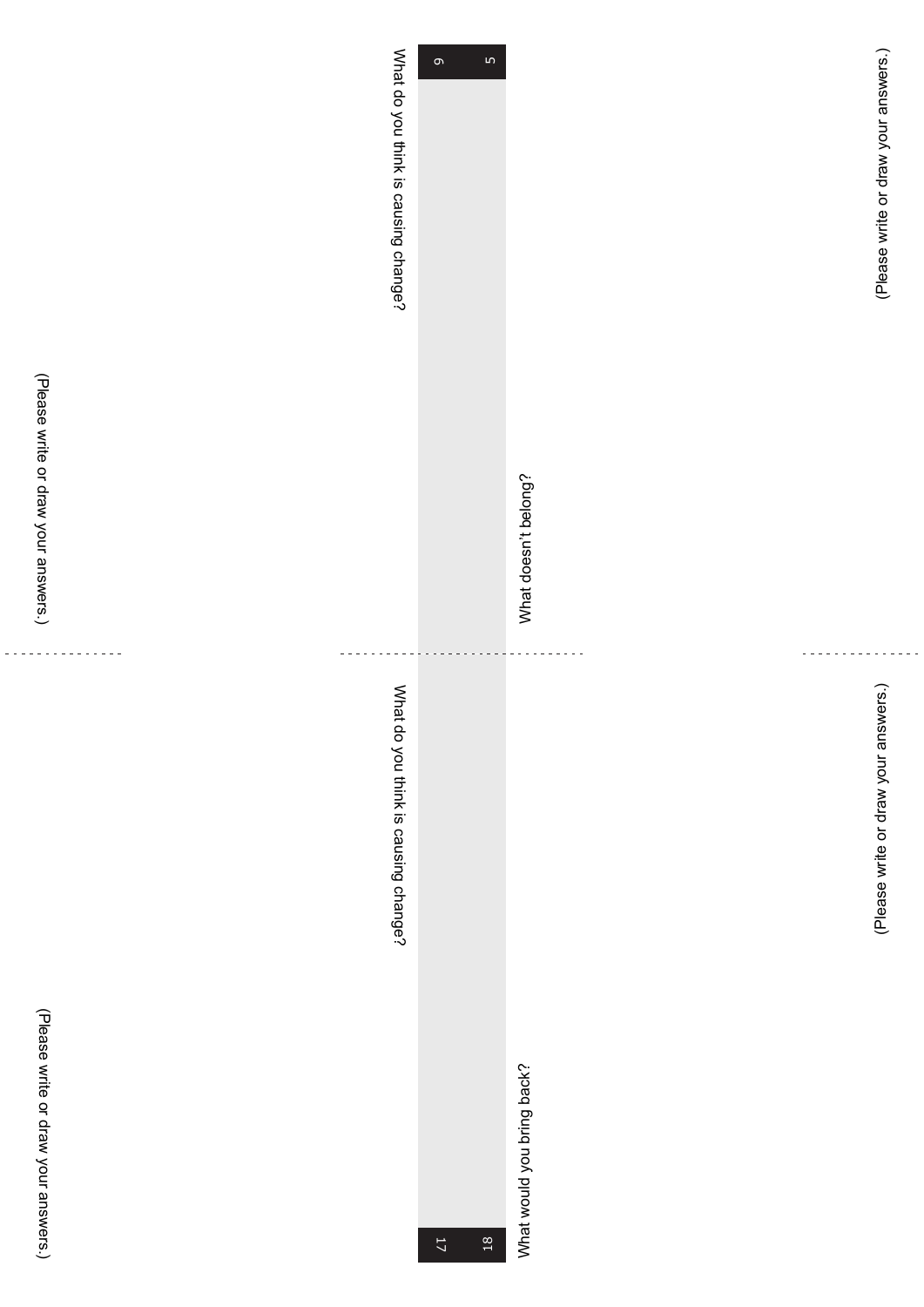| (Please write or draw your answers.)                                                                                                                                                                                                                                                              | (Please write or draw your answers.)   |
|---------------------------------------------------------------------------------------------------------------------------------------------------------------------------------------------------------------------------------------------------------------------------------------------------|----------------------------------------|
|                                                                                                                                                                                                                                                                                                   |                                        |
|                                                                                                                                                                                                                                                                                                   |                                        |
| $\triangleright$                                                                                                                                                                                                                                                                                  | What doesn't belong?<br>$\frac{16}{1}$ |
| Now that you've answered these questions, we'd like you to ask a family member to<br>answer the same questions on the following pages.                                                                                                                                                            | What<br>is missing?                    |
| Name:                                                                                                                                                                                                                                                                                             |                                        |
| Relationship:                                                                                                                                                                                                                                                                                     |                                        |
| Age:                                                                                                                                                                                                                                                                                              |                                        |
| different experiences and memories of your home.<br>you could ask someone older or younger than you or someone who might have<br>from your community to answer the same questions on the following pages. Maybe<br>When you've finished asking a family member, we'd like you to ask someone else |                                        |
| Name:                                                                                                                                                                                                                                                                                             |                                        |
| Role in the community:                                                                                                                                                                                                                                                                            |                                        |
| Age:                                                                                                                                                                                                                                                                                              |                                        |

(Please

 $\overline{a}$ 

×rite or draw

your

answers.)